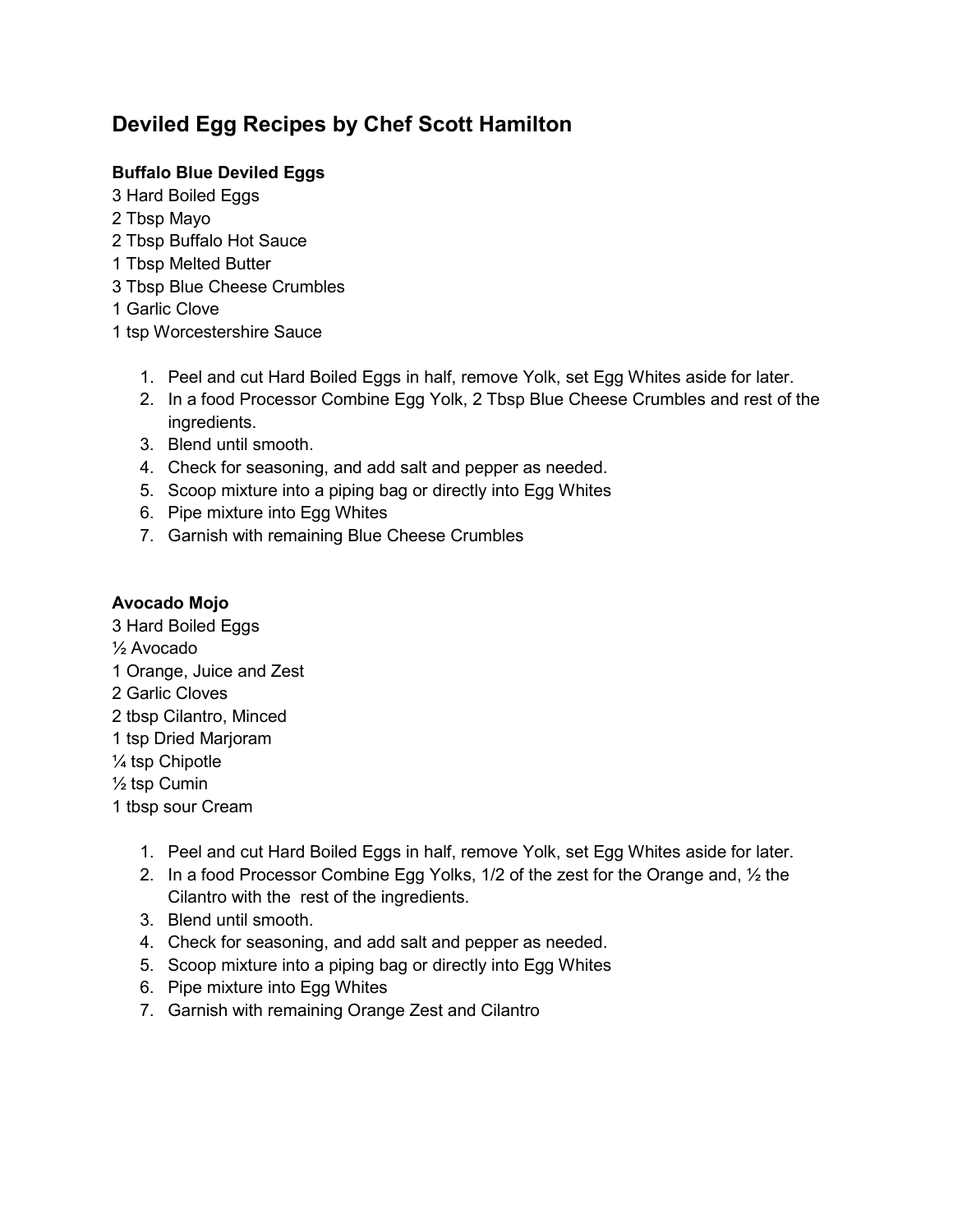#### **Gochujang and Sweet Soy Marinated Devil Egg**

- 3 Hard Boiled Eggs 1.5 tsp gochujang paste 2 tbsp Mayonnaise 2 Green Onions, cut thinly on a bias ¼ tsp ground ginger 2 garlic cloves Sesame Seeds As Needed 1 Tbsp Sugar 1 Tbsp Rice Wine VInegar 2 Tbsp Mirin
- ¼ Soy Sauce
- ½ Cup Water
	- 1. In a small bowl combine: Water, Soy Sauce, MIrin, Sugar and Rice Wine Vinegar.
	- 2. Peel Hard Boiled Eggs and place in Sweet Soy Mixture for 1-3 Hours.
	- 3. Remove from Sweet Soy Mixture and cut Hard Boiled Eggs in half, remove Yolk, set Egg Whites aside for later.
	- 4. In a food Processor Combine Egg Yolk, the whites of the Green Onion and rest of the ingredients.
	- 5. Blend until smooth.
	- 6. Check for seasoning, and add salt and pepper as needed.
	- 7. Scoop mixture into a piping bag or directly into Egg Whites
	- 8. Pipe mixture into Egg Whites
	- 9. Garnish with cut Green Onions and Sesame Seeds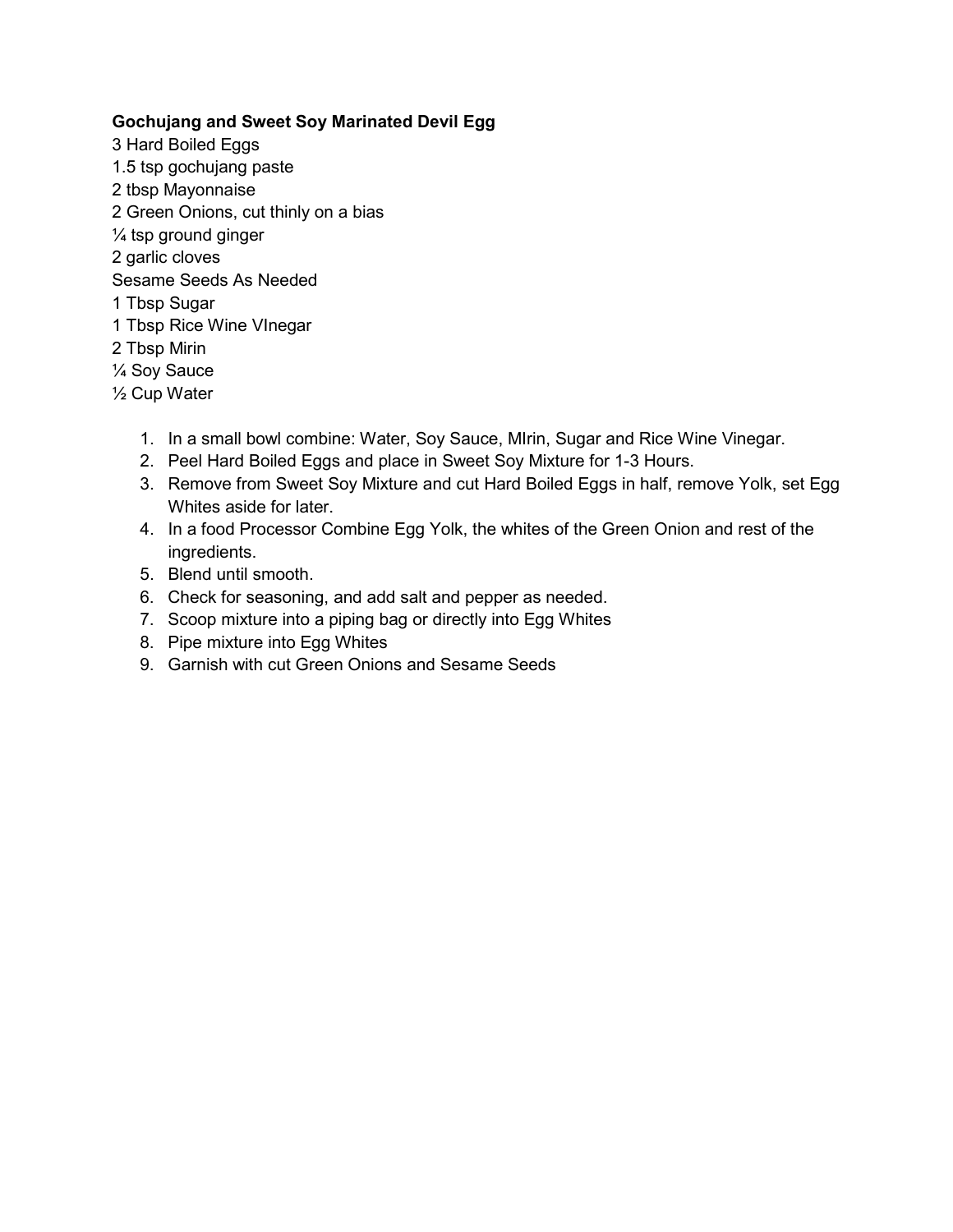#### **Tzatziki with Balsamic Shallots**

- 3 Hard Boiled Eggs ¼-⅓ Cup Tzatziki 1 Tbsp Fresh Dill roughly Chopped 6-12 Slices of Shallots, cut ⅛ in thick and in rounds 1 Tbsp Olive Oil 1 tsp Balsamic Vinegar Salt Pepper
	- 1. In a small bowl combine Shallot Slices, Olive Oil, Balsamic Vinegar and a pinch of Salt and Pepper.
	- 2. Peel and cut Hard Boiled Eggs in half, remove Yolk, set Egg Whites aside for later.
	- 3. In a food Processor Combine Egg Yolks, Tzatziki
	- 4. Blend until smooth.
	- 5. Check for seasoning, and add salt and pepper as needed.
	- 6. Scoop mixture into a piping bag or directly into Egg Whites
	- 7. Pipe mixture into Egg Whites
	- 8. Garnish with Dill and Balsamic Marinated Shallot

### **Honey Mustard and Prosciutto**

- 3 Hard Boiled Eggs
- 2 Tbsp Stone Ground Mustard
- 1 Tbsp Honey
- 3 oz Brie
- 1 tsp Cornichon Pickle Juice
- 2 Cornichon Pickles, minced
- 1 oz Prosciutto
- 1 Tsp Fresh Thyme
	- 1. Peel and cut Hard Boiled Eggs in half, remove Yolk, set Egg Whites aside for later.
	- 2. In a food Processor Combine Egg Yolks, Honey, Stone Ground Mustard, and 2 oz Brie, Slice remaining Brie into thin Matchsticks for Garnish.
	- 3. Blend until smooth.
	- 4. Check for seasoning, and add salt and pepper as needed.
	- 5. Fold in minced Cornichon Pickles.
	- 6. Scoop mixture into a piping bag or directly into Egg Whites.
	- 7. Pipe mixture into Egg Whites.
	- 8. Garnish with Prosciutto, Brie matchsticks, and Fresh Thyme.